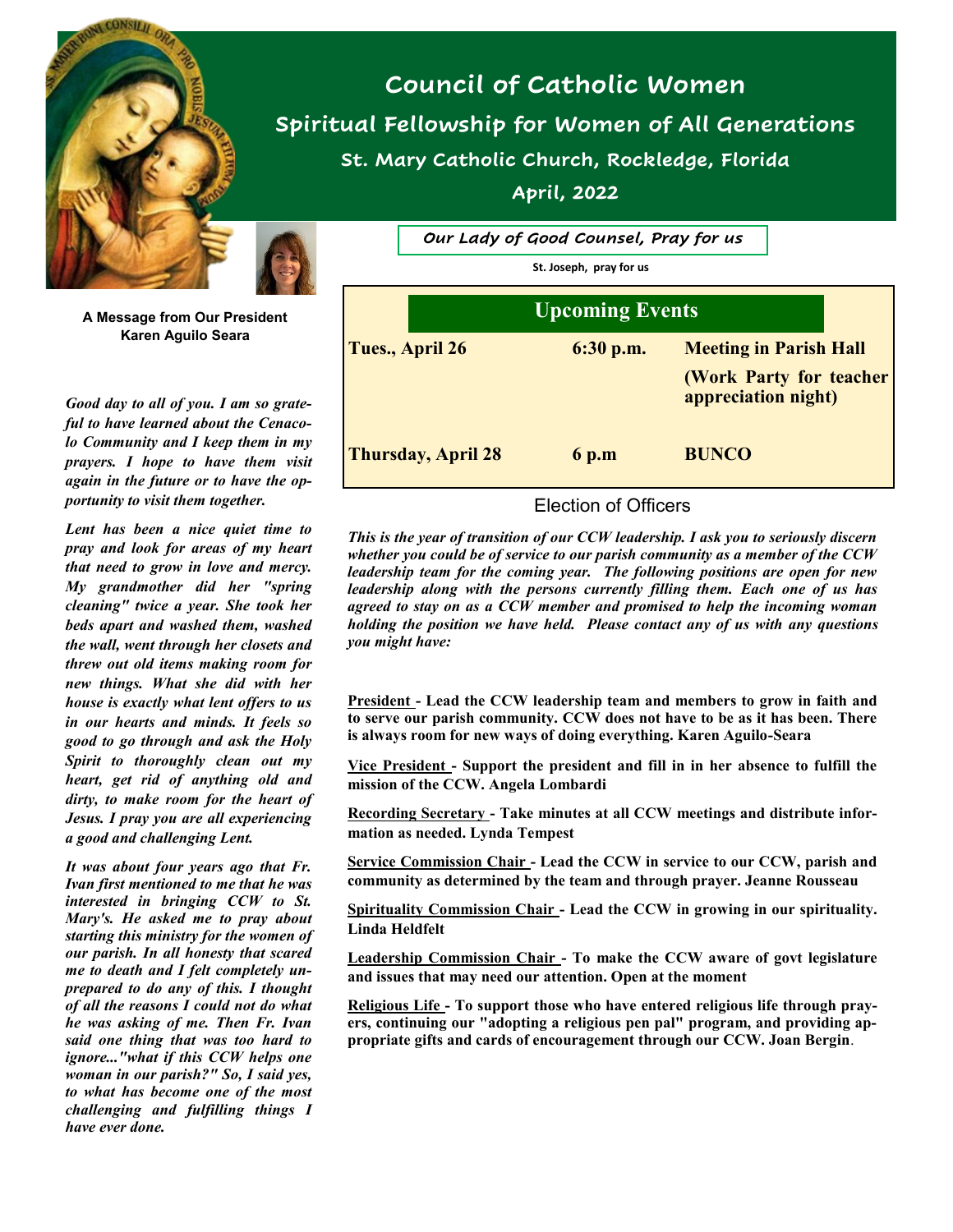# **Spiritual Commission Linda Helfeldt, Chairman**

**The Feast Day of Our Lady of Good Counsel in April 26. We will offer this prayer to her at our meeting. If you are unable to be there, please offer the prayer from home:**

**God of heavenly wisdom, You have given us Mary, Mother of Jesus, To be our guide and counselor. Grant that we may always seek Her motherly help in this life And so enjoy her blessed presence In the life to come. O Mother of Good Counsel, Patroness of The National Council of Catholic Women, Intercede for us, That we may be wise, courageous And loving leaders of the Church. Help us, dear mother, To know the mind of Jesus, your son. May the Holy Spirit fill us with reverence For God's creation, And compassion for all God's Children. May our labors of love on earth Enhance the reign of God And may God's gifts of faith and living hope Prepare us for the fullness of The world to come.** Amen

# **Religious Life Joan Bergin, Chairman**



**Congratulations to Rev. Mr. Edgar Serrano who was ordained a Transitional Deacon. We will continue to pray for him as he continues his final year to ordination to priesthood. CCW presented him with a beautiful St. Joseph statue.**

#### **St.Mary School**

#### **Jeanne Rousseau, Chairman**

**St. Mary Parent Teacher Organization will be hosting a parish-wide Teacher Appreciation party on Friday May 6th. The theme for the party is a fiesta. (see flyer on next page )** 

**They are in need of help and are looking to all of the ministries to volunteer. There are many ways that you can help support this event. Our next CCW meeting, April 26th, will be a work party much like our meeting in October when we assembled the gift baskets for the Fall Festival. We will be rolling cutlery into napkins, organizing table cloths and assembling centerpieces and decorations. I have also asked Connie Freeman to help with organizing a dessert bake sale at the event. We will be looking for bakers and volunteers to sell all of the goodies. Finally, we are asked to help sell tickets to the event after masses two week prior.**

**Please pray for the following teachers, who will be retiring at the end of the year.** 

**Mrs. Sandy Basinger, Principal Mrs. Claeys (6th) Mrs. Mangieri (3rd) Mrs. Phelps (PreK3**

## **Dignity of Life**

**Jina Chaplow, Chairman**

### *Community Cenacolo*

**We were all so blessed to hear about the success of this ministry as they serve those with addictions and other issues. It was truly inspirational and we hope to be able to have them return at another time.** 

**It is our hope that even one person present at this meeting was able to present this to a family member or friend who could benefit. There is no cost to the family of those who enter the community**

## **"Love is a Verb"**

**Doris is in need of items for the annual Mommy Project which honors single moms with baskets on Mother's Day.**

**Items needed: gift cards, laundry detergent, cosmetics, etc. These items may be brought to the church office by May 3 to the attention of Jina Chaplow. Jina will get the items to her.**

# **ALIVE**

This very inspirational movie about the transformational power of the Eucharist will be playing at the AMC Theater in Viera for one day only on April 25.

Please see the attachment for more details about this movie.

Let's fill the theater!

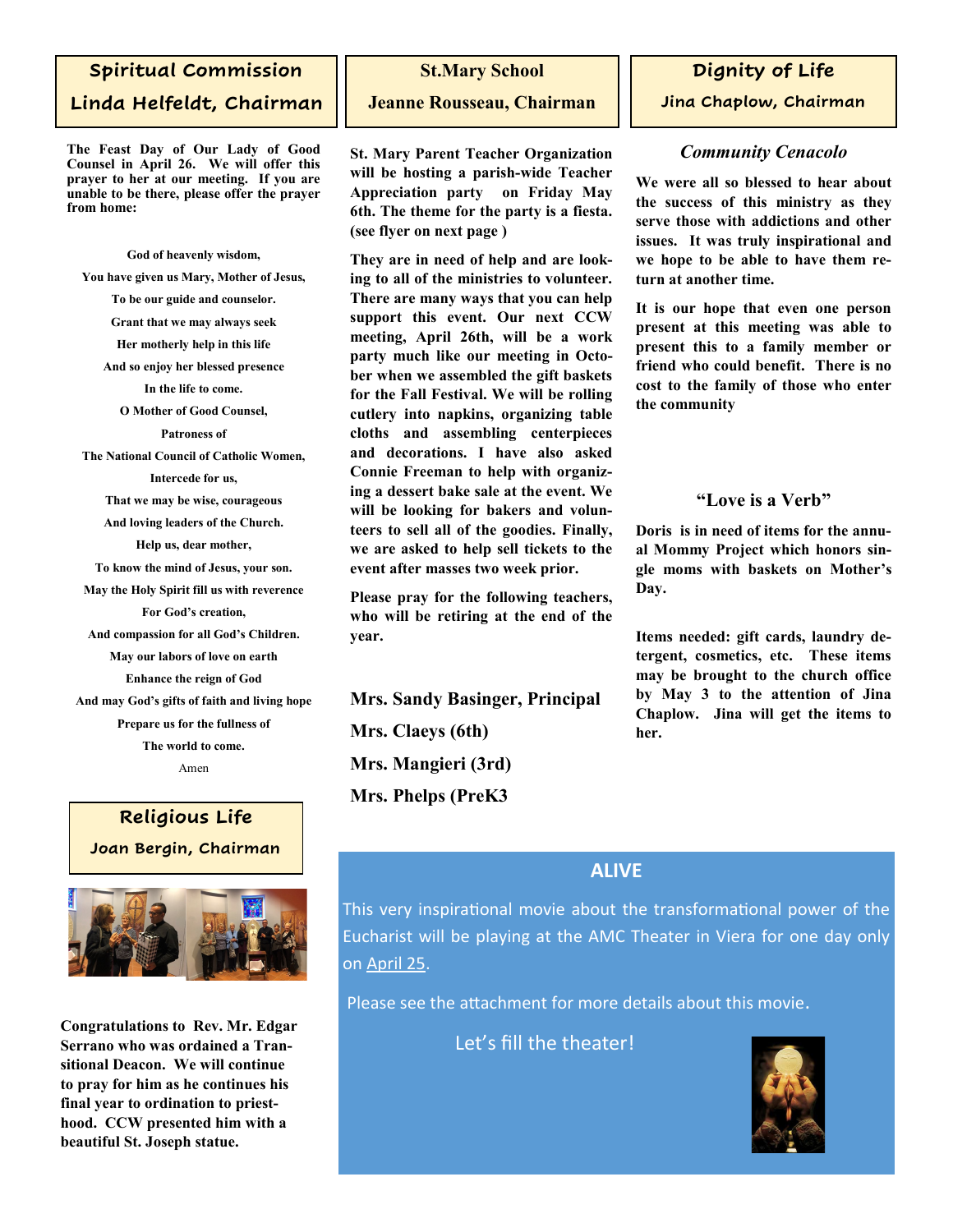